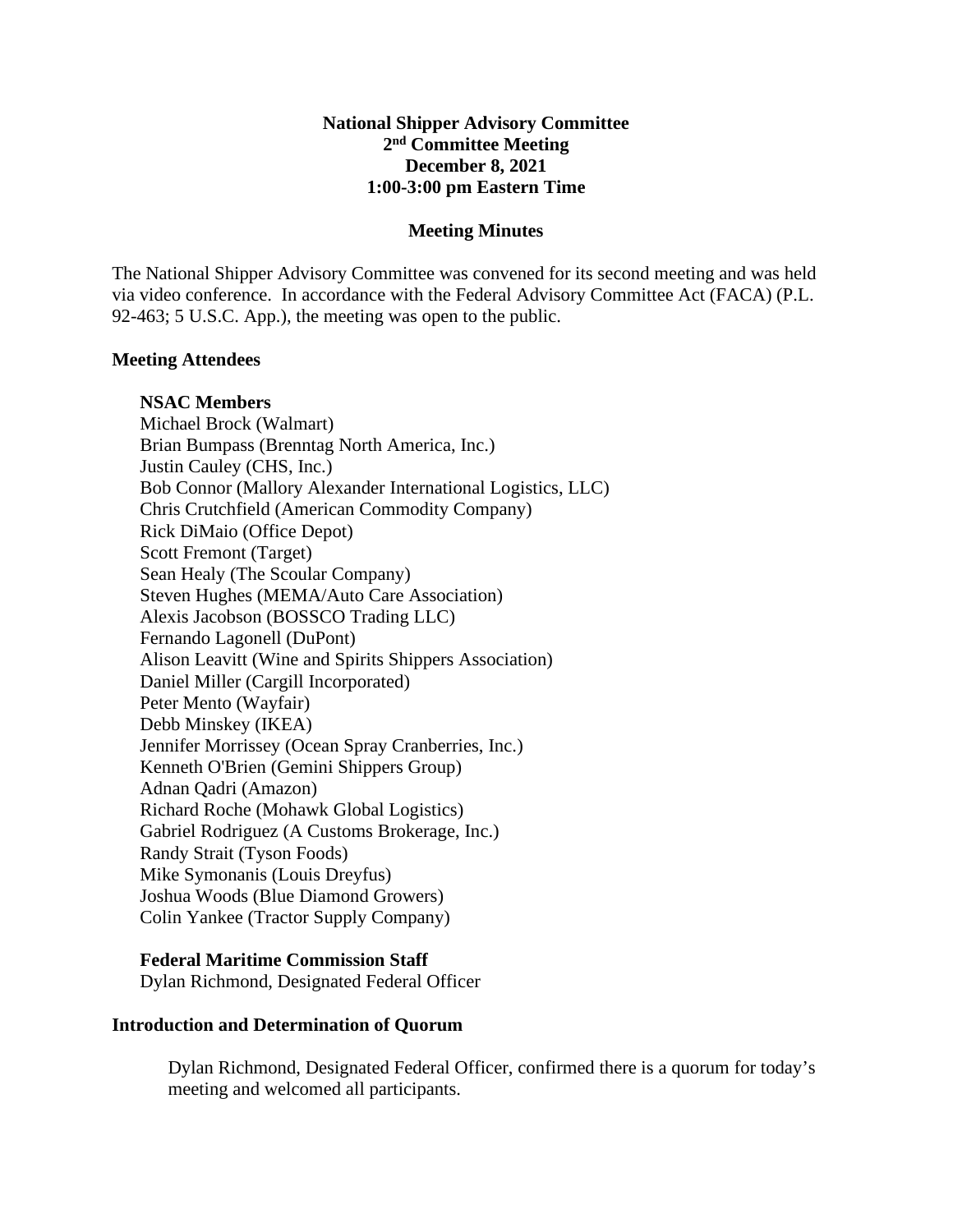# **Remarks from NSAC Leadership**

Brian Bumpass, Chair, thanked everyone for participating and for providing constructive criticism in the prior meeting and going into today's meeting.

Michael Symonanis, Vice Chair, echoed Chair Bumpass' comments and emphasized that the group represents a conduit for the larger supply chain community, and that their efforts can bring benefit to the whole supply chain.

## **General Discussion**

The Chair provided an overview of how subcommittees and the full committee will proceed in this and future meetings. In each full meeting only one or two "silos" of discussion topics will be discussed by the members. Subsequently, sub-committees will meet to discuss the points within each silo, and other relevant comments or suggestions brought up in the full meeting in more detail. As subcommittees advance in their discussions and develop potential recommendations, those will be brought to the full committee for discussion at its public meetings. The committee will act only after robust discussion in its full sessions. Members interested in participating in subcommittees were requested to indicate interest via email.

# **Silo 1: Data Sharing and Visibility**

The Chair covered the main points for discussion on this topic that Committee members indicated were of interest, including:

- How to improve end-to-end visibility into data and data sharing;
- The creation of a harmonized lexicon for data terminology;
- Development of a standard list of performance and productivity measures produced at routine intervals;
- Late notification of vessel delays;
- Lack of carrier visibility on vessel arrival and when ports are switch at the last minute; and
- Ensuring aligned and stable Earliest Return Dates (ERDs).

The Committee's discussion primarily focused on the first and second points.

Members discussed the need to agree on defining the data points and metrics that should be measured across the industry before creating standard definitions. Metrics considered crucial by members included, but were not necessarily limited to, detention, demurrage, and free time. Members suggested that defining the exact hours when each of these policies would take effect could be a good idea.

Once Members suggested the creation of a national supply chain data portal,A possible solution for creating a common data lexicon was proposed in the form of a national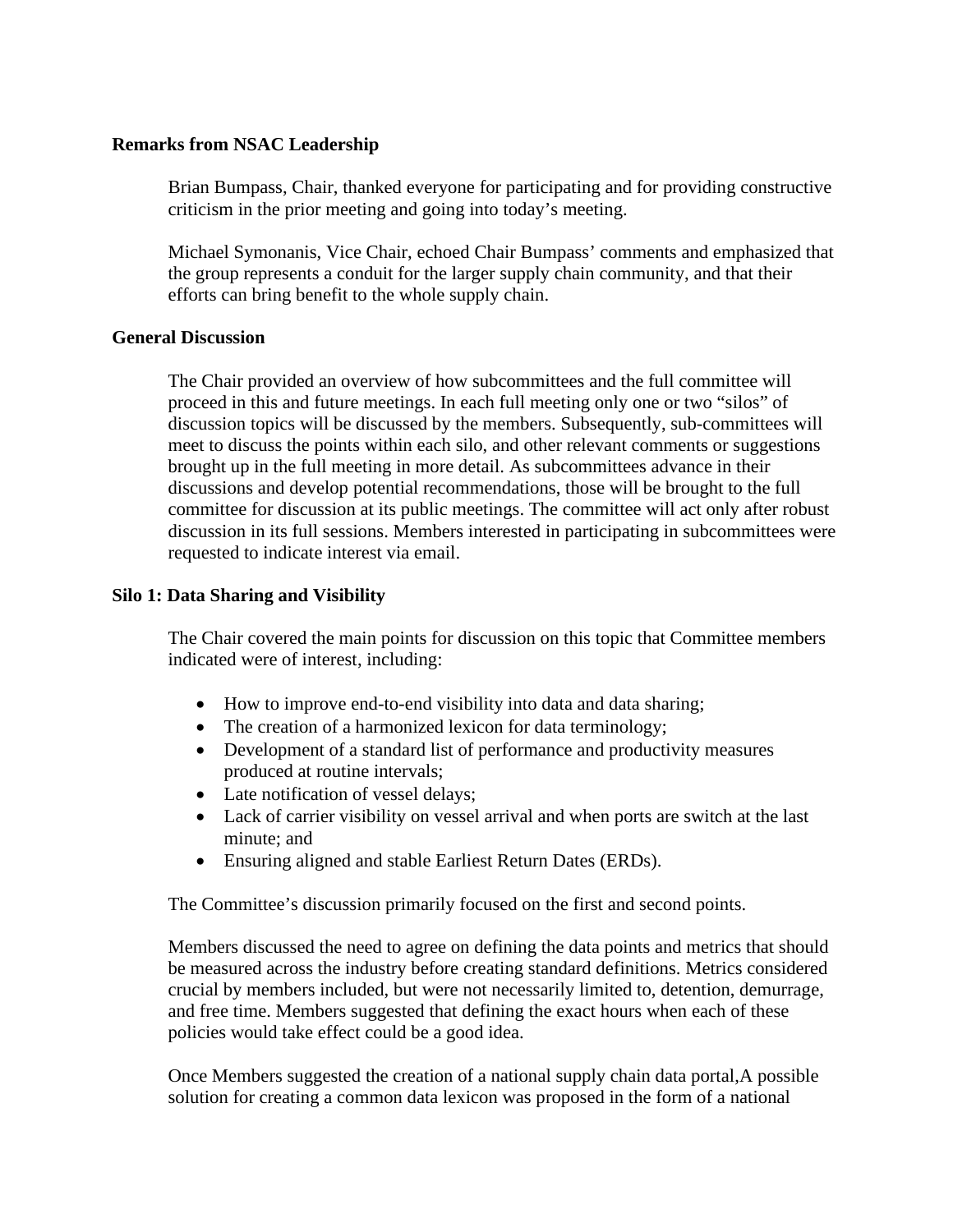supply chain data portal – possibly created and funded through a joint public-private enterprise – where all data could be stored and accessed by all members of the supply chain.

On the issue of data visibility and sharing, several members noted they have experienced issues with carriers billing for detention and demurrage when cargo was unavailable for pick-up. In a related issue, carriers and ports sometime relay, publish, or otherwise make available conflicting information on cargo availability, causing confusion and unnecessary expense to BCOs.

One member mentioned the need to discuss data security because of the desired push to create, collect, and store data, metrics, and measures that would be used throughout the industry, and would affect the entire supply chain.

# **Silo 2: Fees and Surcharges**

The Chair stated the main points for discussion under this topic, including: '

- Incorporating rules and regulations for detention and demurrage (D&D) into UIIA rules;
- Enforcement of unfair billing practices related to D&D;
- Interpretive rule on D&D being ignored by vessel operating common carriers (VOCCs);
- Carriers forcing shippers to hold equipment longer than they want to because there are no available return dates for empty equipment;
- Escalated or predatory freight prices;
- New fees at Ports of Los Angeles and Long Beach; and
- Ensuring free time does not start until cargo is available.

Several members noted a common practice from VOCCS of automatically generating bills for detention and demurrage, when shippers are unable to retrieve their containers from the marine terminal. Members also noted the difficulty of securing reliable ERDs for empty containers, only to have the date suddenly changed while in-transit, then be assessed detention charges. Members suggested that no bill should be sent without review by an employee of the shipping line. Members generally agreed that the burden of proving that D&D charges are warranted should be on the carrier's side.

In response to a concern that vessel operating common carriers are ignoring the interpretive rule on detention and demurrage, the Chair stated the burden is currently on shippers to prove D&D has been applied unfairly. Shippers must collect their own proof of unfair assessment of charges, and sometimes the information is no longer available after the fact. Collecting this information requires devoting staff, making it unfair to those who may not have the resources for that.

The Chair also suggested the subcommittee consider how to establish reciprocity between VOCCs and shippers on the return of empty containers. The burden should not lie solely on the shippers' shoulders as both parties face an opportunity cost for this equipment.